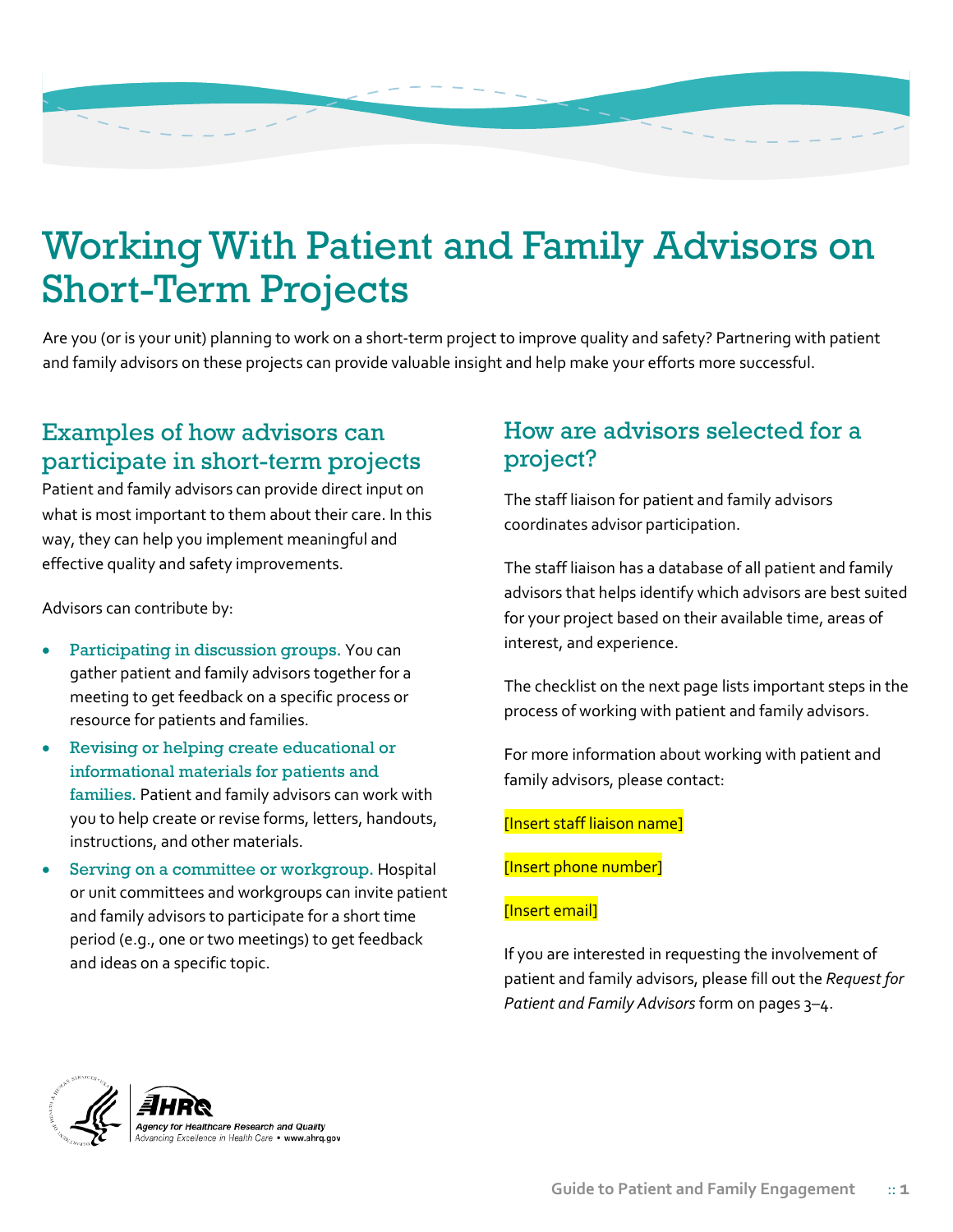## Steps for working with patient and family advisors

Use the checklist below to ensure effective collaboration when working with patient and family advisors.

### **Before requesting input from patient and family advisors:**

- **Prepare a brief written introduction on your project**
- $\Box$  Provide a copy of any current materials or tools you want to revise
- $\Box$  Identify specific issues on which you would like input or feedback
- $\Box$  Identify questions you would like advisors to answer
- $\Box$  Specify the number of meetings and length of meetings you anticipate this project will require
- **L** Provide the anticipated start and end dates for the project, along with anticipated meeting times
- Complete the *Request for Patient and Family Advisors* form (pages 3–4) and return it to the staff liaison, who will review your request, assist you in scheduling advisors to attend your meetings, and send materials to advisors

#### **During meetings with patient and family advisors:**

- Actively listen to feedback and ideas from advisors
- $\Box$  Make sure that everyone in the group  $-$  staff and patient and family advisors  $-$  is encouraged to participate in the discussion
- Stay focused on the current project
- Identify a plan for follow up at the end of the meeting
- **Provide email or other contact information to accept additional comments or feedback**
- Develop and share ideas about how best to follow up once you have completed the project (e.g., a meeting, conference call, or progress report)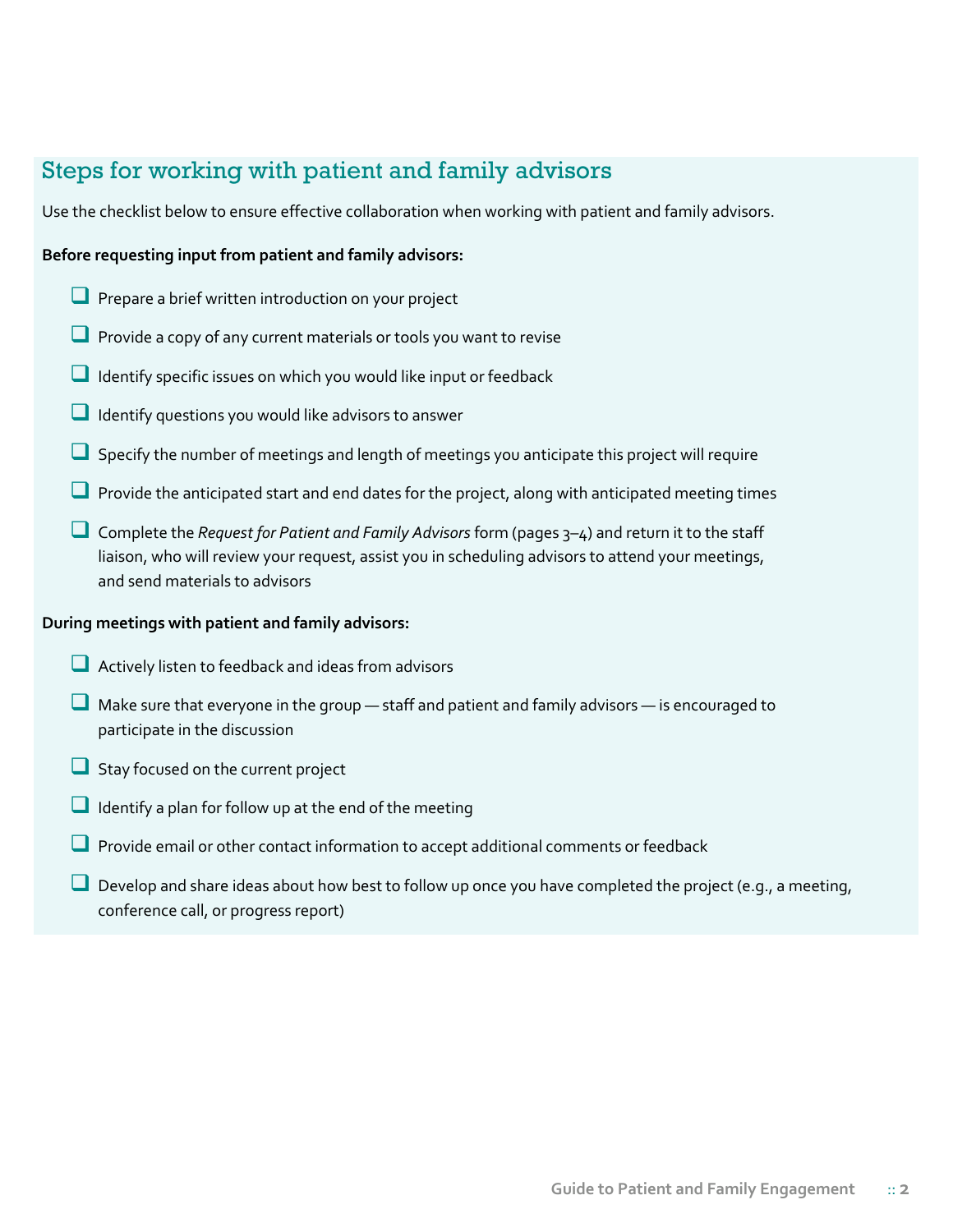### Request for patient and family advisors

Complete this form if you are interested in working with patient and family advisors.

**Requestor's name: Date:** 

**Unit: Contact Information:** 

**Provide a brief introduction (and context, if necessary) on your project:** 

**What specific issues would you like patient and family advisor input or feedback on?** 

**What specific questions would you like patient and family advisors to answer?**

1.

2.

**Is there anything else you would like potential advisors to know about your project?**